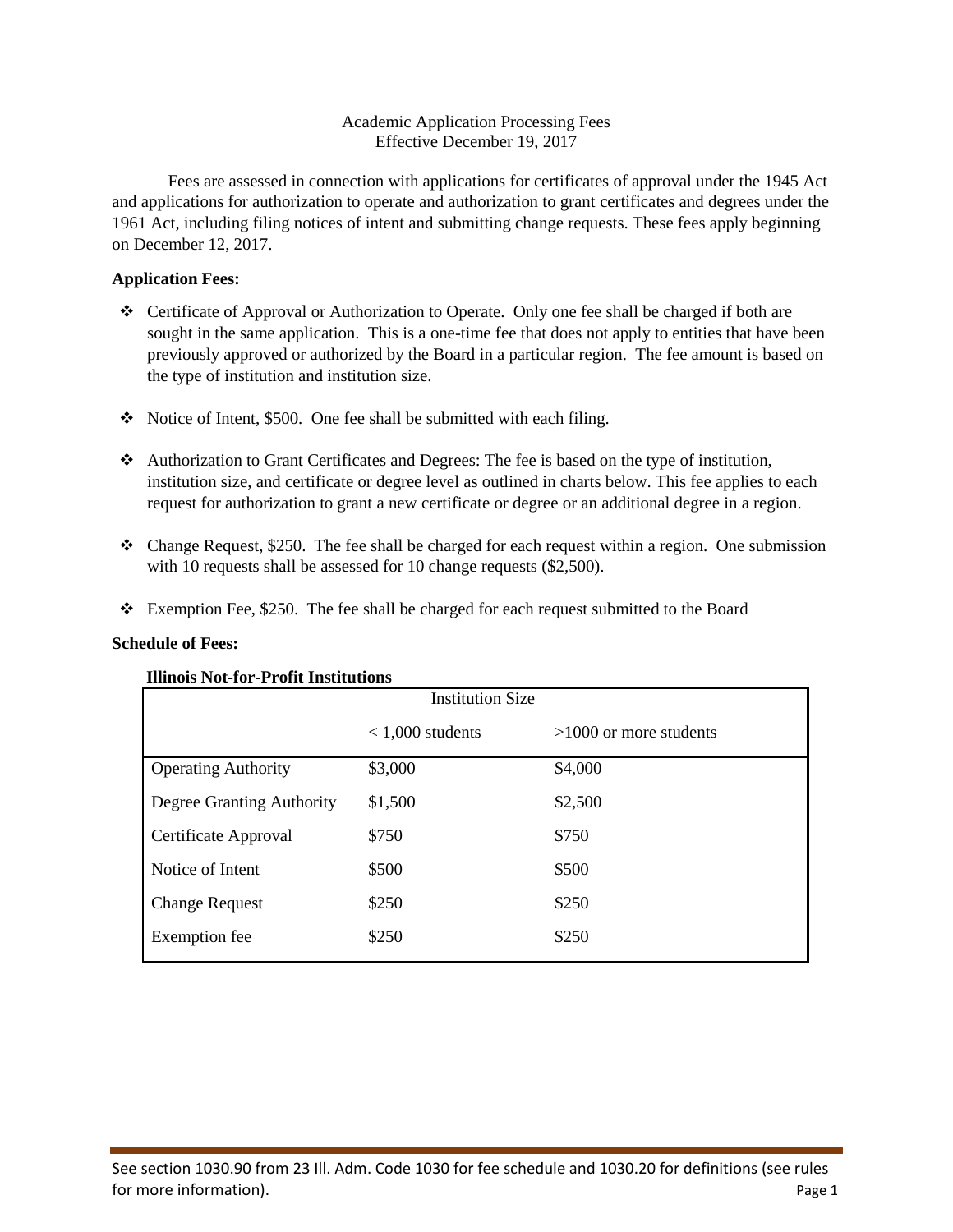### **Illinois Proprietary Institutions**

| <b>Institution Size</b>    |                    |                          |
|----------------------------|--------------------|--------------------------|
|                            | $< 1,000$ students | $>1000$ or more students |
| <b>Operating Authority</b> | \$6,000            | \$7,000                  |
| Degree Granting Authority  | \$2,500            | \$3,500                  |
| Certificate Approval       | \$1,000            | \$1,000                  |
| Notice of Intent           | \$500              | \$500                    |
| <b>Change Request</b>      | \$250              | \$250                    |
| <b>Exemption</b> fee       | \$250              | \$250                    |

# **Out of State Institutions**

| <b>Institution Size</b> |                          |  |
|-------------------------|--------------------------|--|
| $< 1,000$ students      | $>1000$ or more students |  |
| \$7,000                 | \$8,000                  |  |
| \$3,500                 | \$4,500                  |  |
| \$1,750                 | \$1,750                  |  |
| \$500                   | \$500                    |  |
| \$250                   | \$250                    |  |
| \$250                   | \$250                    |  |
|                         |                          |  |

# **Remittance**:

- Fees shall be submitted as check, certified check, cashier's check, or money order payable to the Illinois Board of Higher Education.
- No refund shall be awarded for any application that requires Board approval and has been reviewed by Board staff. Applications withdrawn by the institution or returned by Board staff shall receive no refund.
- Fees shall be submitted to:

Illinois Board of Higher Education Academic Affairs Fee Remittance 1 North Old State Capitol Plaza, Suite 333 Springfield, IL 62701

#### **Processing**: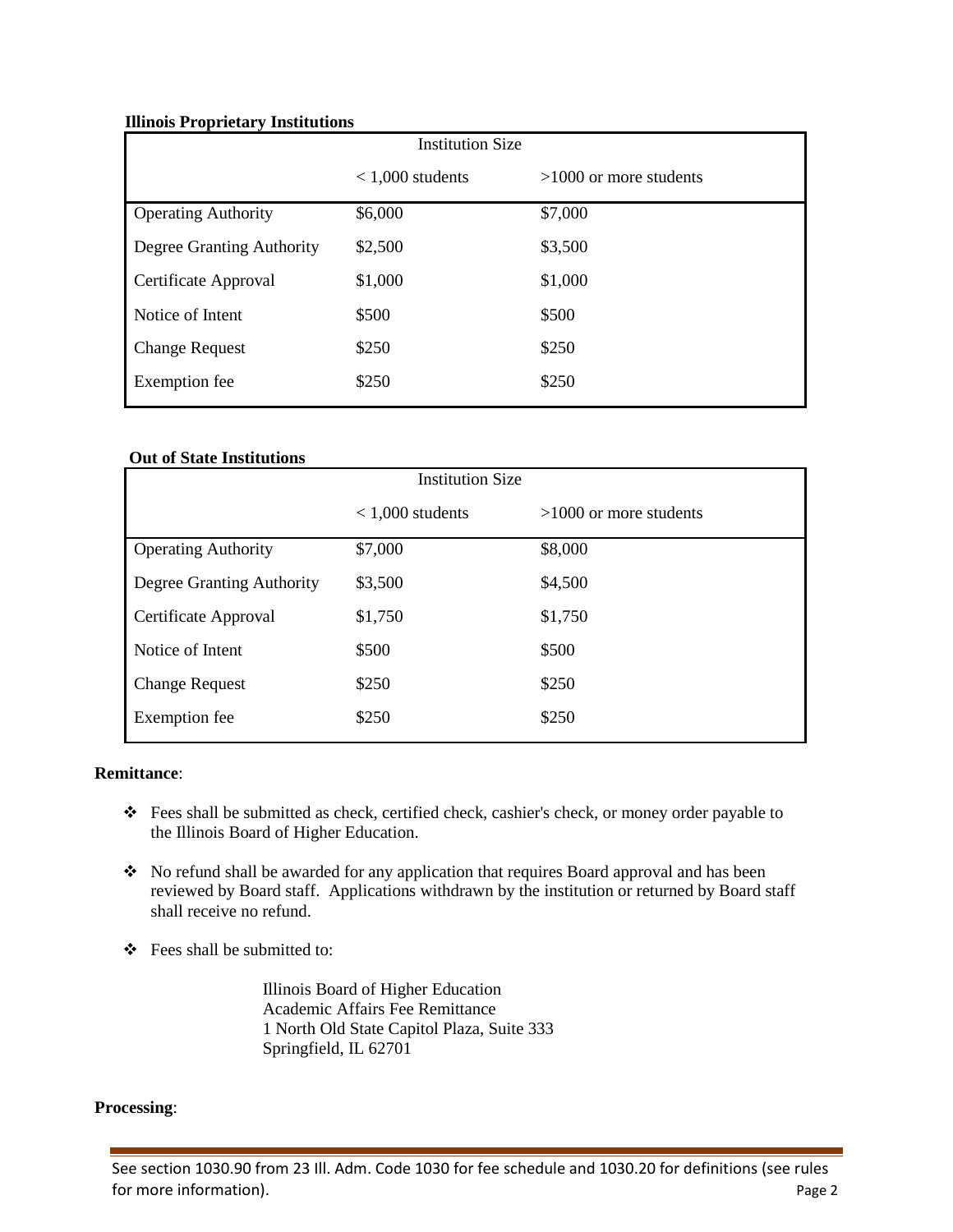- $\triangle$  Applications, notices, and change requests submitted to the Board with insufficient fees shall be considered incomplete. The Board will notify the institution of the amount due. No further action shall be taken by the Board until the full amount due is submitted.
- Applications, notices, and change requests submitted to the Board with incorrect fees shall be considered incomplete. The incorrect fee amount will be returned to the institution. No further action shall be taken by the Board until the full and correct fee amount due is submitted.
- $\hat{\cdot}$  The Board will not accept applications from institutions that have not provided the information necessary for the Board to process a previously submitted application.

### **New Definitions Related to Fees:**

- $\div$  "Change Request" means a written proposal to modify an approved certificate or degree program. A modification is a change to any of the following: certificate offered; degrees offered; certificate or degree title or designation; Classification of Instruction Programs code (CIP code); program status; and the admission, retention or graduation requirements of approved programs.
- $\cdot \cdot$  "Illinois proprietary institution" means an institution described in Section 1030.10(a) and (b) that is not otherwise exempted in Section 1030.10(c) and meets the following criteria:
	- o Private corporation, limited liability company, or other entity that is initially incorporated or organized in this State, if required by law; and
	- o Maintains a place of business within the State; and
	- o Holds a current certificate of good standing from the Secretary of State, if required by law to file with the State; and
	- o Is investor-owned and/or organized for profit.

Illinois proprietary institutions do not include public institutions authorized under the domestic laws of this State, private not-for-profit institutions permitted to be exempt from taxation under section  $501(c)(3)$  of the United States Internal Revenue Code (26 USC  $501(c)(3)$ ), or religious institutions that have not applied for recognition of tax-exempt status but have filed as a not-forprofit entity with the Illinois Secretary of State.

- \* "Institutional change" means a written notification of a change at an approved institution. These changes may include a change in ownership, address, institution name, leadership or status.
- $\cdot \cdot$  "Institution size" is determined by applying the formula for the calculation of FTE students (using fall student headcounts) developed by the Integrated Postsecondary Education Data System (IPEDS) to the data reported by the institution to IPEDS, which is the U.S. Department of Education postsecondary data collection program.
- $\cdot \cdot$  "Notice of intent" or "NOI" means the filing of intent for a new program or unit by the institution that is seeking operating authority or certificate or degree granting authority, as provided in Section 1030.30(b) and Section 1030.60(b). Notices of intent shall be publicly posted on the Board's website for no less than 30 days prior to any Board action on the application and shall remain active for one year after the public posting period has expired.